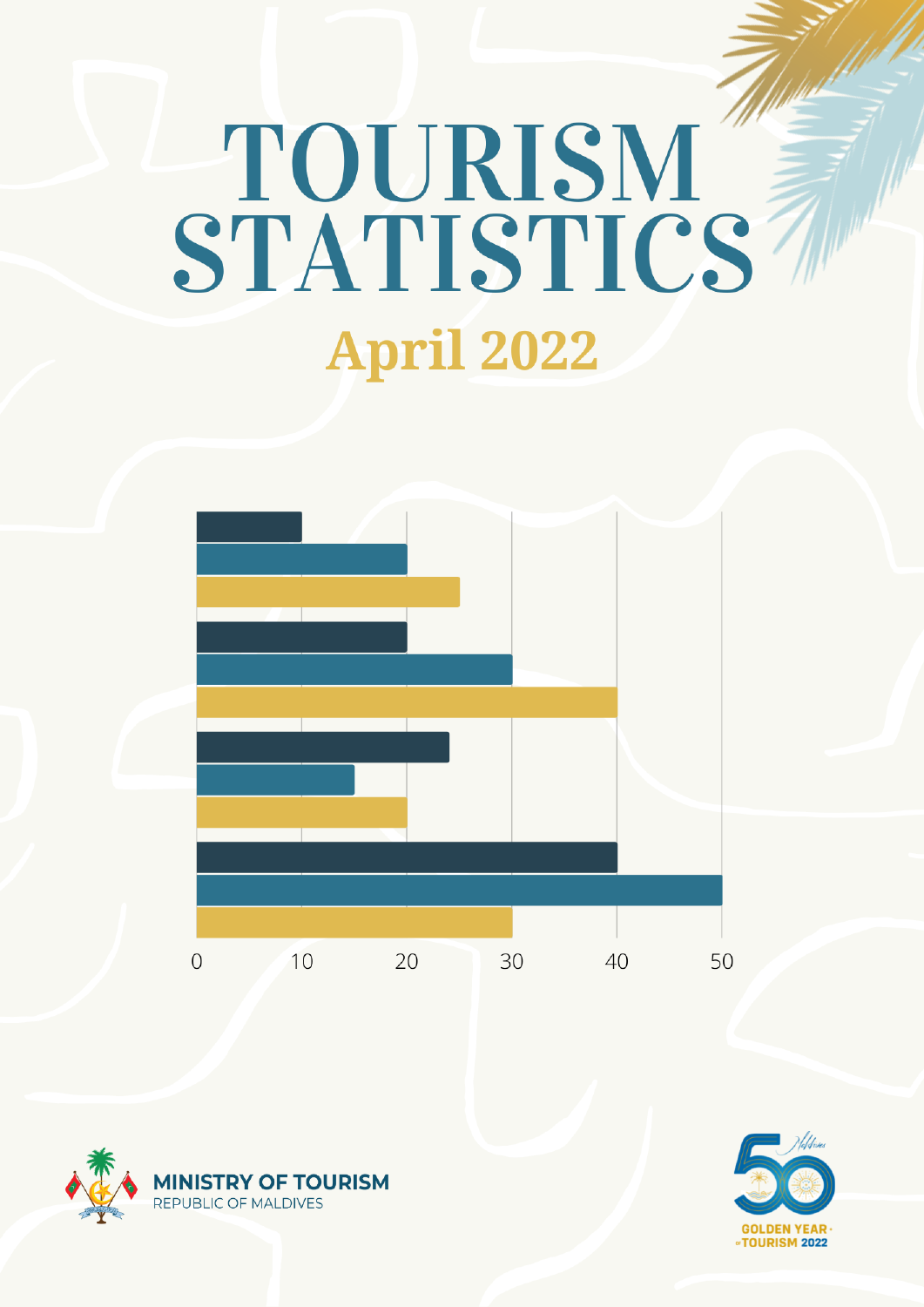# TOURIST ARRIVALS BY NATIONALITY, January - April 2021

|                                                |              |               |                            |                 |                 | January - April  |                |                 |                                  |
|------------------------------------------------|--------------|---------------|----------------------------|-----------------|-----------------|------------------|----------------|-----------------|----------------------------------|
| <b>REGION / NATIONALITY</b>                    | 2021         | 2022          | %<br>Change                | % Share<br>2021 | 2021            | 2022             | %<br>Change    | % Share<br>2022 | <b>Market</b><br>Ranking<br>2022 |
| <b>EUROPE</b>                                  | 60,919       | 97,507        | 60.1                       | 67.1            | 256,434         | 403,243          | 57.3           | 69.9            |                                  |
| <b>CENTRAL / EASTERN EUROPE</b>                | 39,863       | 15,550        | $-61.0$                    | 10.7            | 177,883         | 125,397          | $-29.5$        | 21.7            |                                  |
| <b>Belarus</b>                                 | 450          | 154           | $-65.8$                    | 0.1             | 1,970           | 1,481            | $-24.8$        | 0.3             | 51                               |
| <b>Bulgaria</b>                                | 1,626        | 867           | $-46.7$                    | 0.6             | 5,664           | 4,906            | $-13.4$        | 0.9             | 24                               |
| Czech Republic                                 | 1,623        | 1,738         | 7.1                        | 1.2             | 9,157           | 8,614            | $-5.9$         | 1.5             | 14                               |
|                                                |              |               |                            |                 |                 |                  | 49.4           |                 | 16                               |
| Hungary                                        | 746          | 1,035         | 38.7                       | 0.7             | 5,586           | 8,345            |                | 1.4             |                                  |
| Kazakhstan                                     | 2,457        | 1,275         | $-48.1$                    | 0.9             | 15,581          | 8,992            | $-42.3$        | 1.6             | 13                               |
| Latvia                                         | 173          | 106           | $-38.7$                    | 0.1             | 836             | 744              | $-11.0$        | 0.1             | 64                               |
| Lithuania                                      | 360          | 243           | $-32.5$                    | 0.2             | 2,628           | 1,416            | $-46.1$        | 0.2             | 53                               |
| Poland                                         | 2,620        | 1,444         | $-44.9$                    | 1.0             | 7,700           | 9,369            | 21.7           | 1.6             | 12                               |
| Romania                                        | 1,894        | 1,387         | $-26.8$                    | 1.0             | 10,907          | 5,705            | $-47.7$        | $1.0$           | $20\,$                           |
| Russia                                         | 22,929       | 5,382         | $-76.5$                    | 3.7             | 86,452          | 57,617           | $-33.4$        | 10.0            | $\mathbf{3}$                     |
| Slovakia                                       | 366          | 1,103         | 201.4                      | 0.8             | 4,128           | 4,983            | 20.7           | 0.9             | 22                               |
| Ukraine                                        | 3,653        | 321           | $-91.2$                    | 0.2             | 21,574          | 8,570            | $-60.3$        | 1.5             | 15                               |
| Uzbekistan                                     | 108          | 56            | $-48.1$                    | 0.0             | 2,112           | 1,554            | $-26.4$        | 0.3             | 48                               |
| Other Central / Eastern Europe                 | 858          | 439           | $-48.8$                    | 0.3             | 3,588           | 3,101            | $-13.6$        | 0.5             | 32                               |
| <b>NORTHERN EUROPE</b>                         | 3,771        | 29,196        | 674.2                      | 20.1            | 14,766          | 94,141           | 537.6          | 16.3            |                                  |
| Denmark<br>Finland                             | 148<br>84    | 1,867<br>260  | 1161.5<br>209.5            | 1.3<br>0.2      | 814<br>381      | 7,028<br>1,365   | 763.4<br>258.3 | 1.2<br>0.2      | 18<br>54                         |
| Ireland                                        | 215          | 882           | 310.2                      | 0.6             | 803             | 2,474            | 208.1          | 0.4             | 38                               |
| Norway                                         | 32           | 748           | 2237.5                     | 0.5             | 235             | 2,458            | 946.0          | 0.4             | 39                               |
| Sweden                                         | 368          | 1,081         | 193.8                      | 0.7             | 1,666           | 5,819            | 249.3          | 1.0             | 19                               |
| <b>United Kingdom</b>                          | 2,923        | 24,350        | 733.0                      | 16.8            | 10,857          | 74,934           | 590.2          | 13.0            | $\mathbf{1}$                     |
| Other Northern Europe                          | 1            | 8             | 700.0                      | 0.0             | 10              | 63               | 530.0          | 0.0             | 79                               |
| <b>SOUTHERN EUROPE</b>                         | 4,647        | 18,504        | 298.2                      | 12.7            | 15,042          | 64,124           | 326.3          | 11.1            |                                  |
| Croatia                                        | 154          | 266           | 72.7                       | 0.2             | 513             | 1,229            | 139.6          | 0.2             | 56                               |
| Greece                                         | 318          | 436           | 37.1                       | 0.3             | 795             | 1,197            | 50.6           | 0.2             | 58                               |
| Italy                                          | 935          | 10,843        | 1059.7                     | 7.5             | 3,281           | 40,879           | 1145.9         | 7.1             | 5                                |
| Portugal                                       | 677          | 1,531         | 126.1                      | 1.1             | 1,574           | 4,008            | 154.6          | 0.7             | 28                               |
| Serbia                                         | 602          | 546           | $-9.3$                     | 0.4             | 2,081           | 2,352            | 13.0           | 0.4             | 40                               |
| Slovenia                                       | 357          | 524           | 46.8                       | 0.4             | 981             | 1,969            | 100.7          | 0.3             | 45                               |
| Spain                                          | 1,272<br>332 | 3,875         | 204.6                      | 2.7             | 4,684           | 10,354           | 121.1<br>88.5  | 1.8             | 11<br>43                         |
| Other Southern Europe<br><b>WESTERN EUROPE</b> | 11,028       | 483<br>31,120 | 45.5<br>$\overline{182.2}$ | 0.3<br>21.4     | 1,133<br>44,740 | 2,136<br>110,361 | 146.7          | 0.4<br>19.1     |                                  |
| Austria                                        | 1,166        | 2,552         | 118.9                      | 1.8             |                 | 4,859 11,649     | 139.7          | 2.0             | $\boldsymbol{9}$                 |
| Belgium                                        | 312          | 795           | 154.8                      | 0.5             | 969             | 3,086            | 218.5          | 0.5             | 33                               |
| France                                         | 1,679        | 5,246         | 212.4                      | 3.6             | 8,860           | 25,875           | 192.0          | 4.5             | 7                                |
| Germany                                        | 5,457        | 15,366        | 181.6                      | 10.6            | 20,121          | 50,236           | 149.7          | 8.7             | $\overline{4}$                   |
| Netherlands / Holland                          | 452          | 1,046         | 131.4                      | 0.7             | 1,138           | 3,339            | 193.4          | 0.6             | 31                               |
| Switzerland                                    | 1,731        | 5,834         | 237.0                      | 4.0             | 8,231           | 15,601           | 89.5           | 2.7             | $\bf 8$                          |
| Other Western Europe                           | 231          | 281           | 21.6                       | 0.2             | 562             | 575              | 2.3            | 0.1             | 67                               |
| <b>EAST MEDITERRANEAN EUROPE</b>               | 1,610        | 3,137         | 94.8                       | 2.2             | 4,003           | 9,220            | 130.3          | 1.6             |                                  |
| Israel                                         | 853          | 2,278         | 167.1                      | 1.6             | 1,414           | 4,963            | 251.0          | 0.9             | 23                               |
| Turkey                                         | 626          | 660           | 5.4                        | 0.5             | 2,187           | 3,775            | 72.6           | 0.7             | 29                               |
| Other East Mediterranean Europe                | 131          | 199           | 51.9                       | 0.1             | 402             | 482              | 19.9           | 0.1             | 69                               |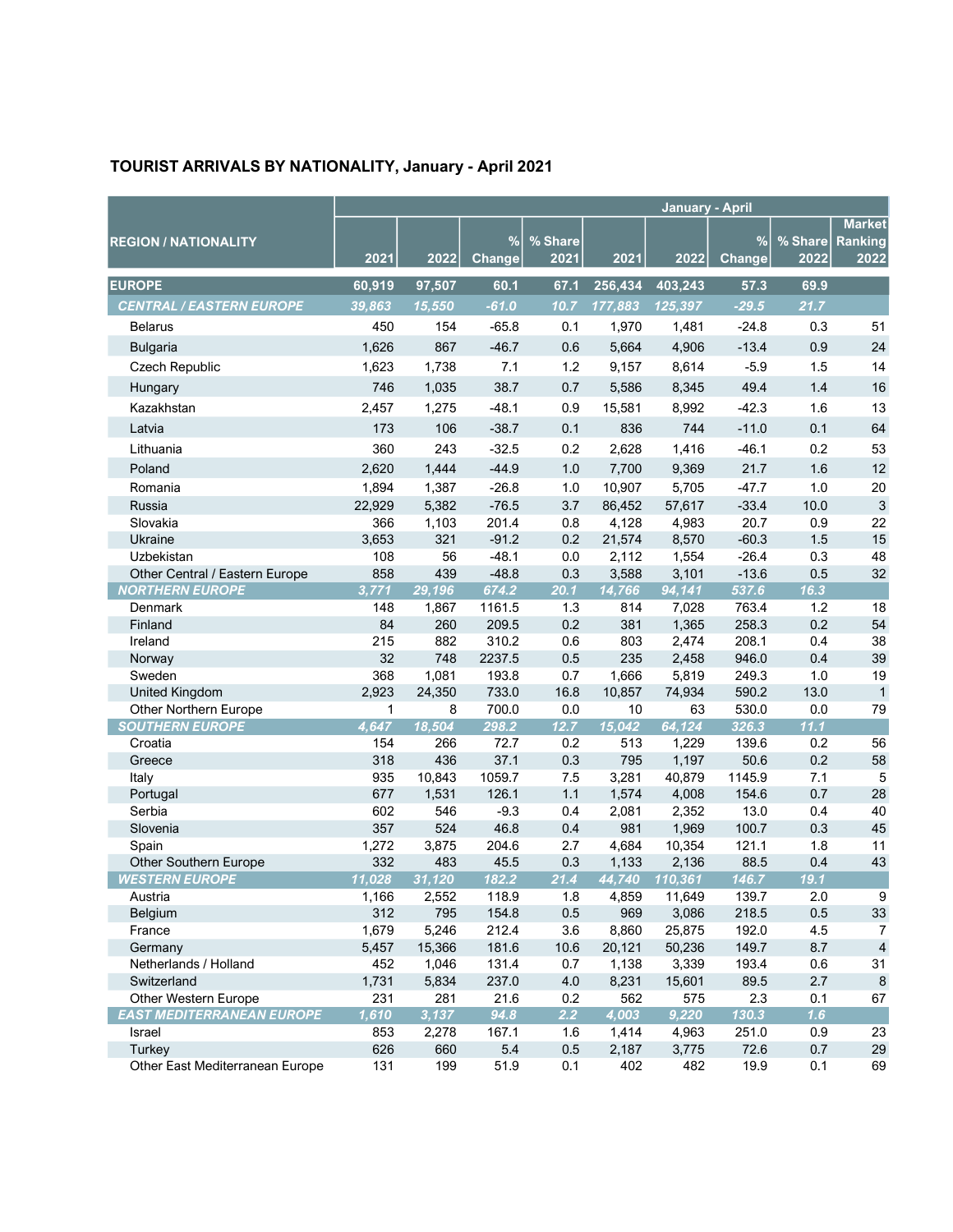|                                   |                |         |               |         |         |         |               |         | <b>Market</b>    |
|-----------------------------------|----------------|---------|---------------|---------|---------|---------|---------------|---------|------------------|
| <b>REGION / NATIONALITY</b>       |                |         | $\frac{9}{6}$ | % Share |         |         | $\%$          | % Share | Ranking          |
|                                   | 2021           | 2022    | Change        | 2021    | 2021    | 2022    | <b>Change</b> | 2022    | 2022             |
| <b>ASIA &amp; THE PACIFIC</b>     | 20,536         | 33,132  | 61.3          | 22.8    | 99,219  | 101,493 | 2.3           | 17.6    |                  |
| <b>NORTH EAST ASIA</b>            | 303            | 3,796   | 1152.8        | 2.6     | 1,134   | 8,645   | 662.3         | 1.5     |                  |
| China                             | 142            | 705     | 396.5         | 0.5     | 504     | 1,676   | 232.5         | 0.3     | 46               |
| Japan                             | 62             | 501     | 708.1         | 0.3     | 222     | 977     | 340.1         | 0.2     | 60               |
| Korea                             | 89             | 2,515   | 2725.8        | 1.7     | 373     | 5,408   | 1349.9        | 0.9     | 21               |
| Taiwan                            | $\overline{7}$ | 65      | 828.6         | 0.0     | 27      | 146     | 440.7         | 0.0     | $77 \,$          |
| Other North East Asia             | 3              | 10      | 233.3         | 0.0     | 8       | 438     | 5375.0        | 0.1     | 70               |
| <b>SOUTH EAST ASIA</b>            | 833            | 3,468   | 316.3         | 2.4     | 2,742   | 7,463   | 172.2         | 1.3     |                  |
| Indonesia                         | 56             | 121     | 116.1         | 0.1     | 278     | 365     | 31.3          | 0.1     | 72               |
| Malaysia                          | 36             | 361     | 902.8         | 0.2     | 105     | 943     | 798.1         | 0.2     | 62               |
| Myanmar                           | 15             | 36      | 140.0         | 0.0     | 61      | 55      | $-9.8$        | 0.0     | 81               |
| Philippines                       | 603            | 579     | $-4.0$        | 0.4     | 1,917   | 1,522   | $-20.6$       | 0.3     | 50               |
| Singapore                         | 36             | 1,196   | 3222.2        | 0.8     | 129     | 2,782   | 2056.6        | 0.5     | 35               |
| Thailand                          | 63             | 961     | 1425.4        | 0.7     | 185     | 1,445   | 681.1         | 0.3     | 52               |
| Viet Nam                          | 22             | 183     | 731.8         | 0.1     | 62      | 291     | 369.4         | 0.1     | 76               |
| <b>Other South East Asia</b>      | $\overline{2}$ | 31      | 1450.0        | 0.0     | 5       | 60      | 1100.0        | 0.0     | 80               |
| <b>SOUTH ASIA</b>                 | 18,933         | 23,543  | 24.3          | 16.2    | 93.742  | 80,276  | $-14.4$       | 13.9    |                  |
| Bangladesh                        | 85             | 425     | 400.0         | 0.3     | 633     | 3,046   | 381.2         | 0.5     | 34               |
| India                             | 16,918         | 21,836  | 29.1          | 15.0    | 86,648  | 68,519  | $-20.9$       | 11.9    | $\sqrt{2}$       |
| Iran                              | 137            | 186     | 35.8          | 0.1     | 1,158   | 1,545   | 33.4          | 0.3     | 49               |
| Pakistan                          | 1,579          | 192     | $-87.8$       | 0.1     | 4,505   | 4,123   | $-8.5$        | 0.7     | 27               |
| Sri Lanka                         | 89             | 680     | 664.0         | 0.5     | 289     | 2,266   | 684.1         | 0.4     | 42               |
| Other South Asia                  | 125            | 224     | 79.2          | 0.2     | 509     | 777     | 52.7          | 0.1     | 63               |
| <b>OCEANIA</b>                    | 467            | 2,325   | 397.9         | 1.6     | 1,601   | 5,109   | 219.1         | 0.9     |                  |
| Australia                         | 386            | 2,127   | 451.0         | 1.5     | 1,355   | 4,667   | 244.4         | 0.8     | 25               |
| New Zealand                       | 75             | 192     | 156.0         | 0.1     | 220     | 420     | 90.9          | 0.1     | 71               |
| Other Oceania                     | 6              | 6       | 0.0           | 0.0     | 26      | 22      | $-15.4$       | 0.0     | 82               |
|                                   |                |         |               |         |         |         |               |         |                  |
| <b>AMERICAS</b>                   | 5,457          | 10,750  | 97.0          | 7.4     | 18,829  | 41,095  | 118.3         | 7.1     |                  |
| Argentina                         | 58             | 298     | 413.8         | 0.2     | 235     | 1,006   | 328.1         | 0.2     | 59               |
| <b>Brazil</b>                     | 1,027          | 1,827   | 77.9          | 1.3     | 4,466   | 7,845   | 75.7          | 1.4     | 17               |
| Canada                            | 318            | 966     | 203.8         | 0.7     | 1,370   | 3,556   | 159.6         | 0.6     | 30               |
| Mexico                            | 83             | 246     | 196.4         | 0.2     | 218     | 674     | 209.2         | 0.1     | 66               |
| U.S.A.                            | 3,765          | 6,925   | 83.9          | 4.8     | 11,803  | 26,432  | 123.9         | 4.6     | 6                |
| <b>Other Americas</b>             | 206            | 488     | 136.9         | 0.3     | 737     | 1,582   | 114.7         | 0.3     | 47               |
| <b>MIDDLE EAST</b>                | 2,298          | 1,578   | $-31.3$       | $1.1$   | 10,027  | 22,695  | 126.3         | 3.9     |                  |
| Egypt                             | 227            | 153     | $-32.6$       | 0.1     | 1,399   | 2,298   | 64.3          | 0.4     | 41               |
| Jordan                            | 147            | 95      | $-35.4$       | 0.1     | 624     | 724     | 16.0          | 0.1     | 65               |
| Kuwait                            | 83             | 197     | 137.3         | 0.1     | 557     | 2,775   | 398.2         | 0.5     | 36               |
| Lebanon                           | 417            | 316     | $-24.2$       | 0.2     | 1,060   | 957     | $-9.7$        | 0.2     | 61               |
| Oman                              | 42             | 21      | $-50.0$       | 0.0     | 229     | 309     | 34.9          | 0.1     | 75               |
| Qatar                             | 168            | 48      | $-71.4$       | 0.0     | 897     | 1,286   | 43.4          | 0.2     | 55               |
| Saudi Arabia                      | 56             | 503     | 798.2         | 0.3     | 214     | 10,666  | 4884.1        | 1.8     | 10               |
| Syria                             | 101            | 48      | $-52.5$       | 0.0     | 310     | 343     | 10.6          | 0.1     | $74\,$           |
| <b>United Arab Emirates</b>       | 786            | 98      | $-87.5$       | 0.1     | 3,432   | 2,109   | $-38.5$       | 0.4     | 44               |
| <b>Other Middle East</b>          | 271            | 99      | $-63.5$       | 0.1     | 1,305   | 1,228   | $-5.9$        | 0.2     | 57               |
| <b>AFRICA</b>                     | 1,957          | 2,297   | 17.4          | 1.6     | 5,155   | 8,170   | 58.5          | $1.4$   |                  |
| Algeria                           | 25             | 28      | 12.0          | 0.0     | 131     | 360     | 174.8         | 0.1     | 73               |
| Morocco                           | 73             | 41      | $-43.8$       | 0.0     | 371     | 538     | 45.0          | 0.1     | 68               |
| South Africa                      | 1,322          | 1,667   | 26.1          | 1.1     | 2,583   | 4,599   | 78.0          | 0.8     | 26               |
| <b>Other Africa</b>               | 537            | 561     | 4.5           | 0.4     | 2,070   | 2,673   | 29.1          | 0.5     | 37               |
|                                   |                |         |               |         |         |         |               |         |                  |
| <b>OTHERS</b>                     | 33             | 16      | $-51.5$       | 0.0     | 106     | 104     | $-1.9$        | 0.0     |                  |
| <b>UN Passport Holders</b>        | 1              | 2       | 100.0         | 0.0     | 9       | 12      | 33.3          | 0.0     | 83               |
| Other / Not Stated                | 32             | 14      | $-56.3$       | 0.0     | 97      | 92      | $-5.2$        | 0.0     | 78               |
| <b>TOTAL TOURIST ARRIVALS</b>     | 91,200         | 145,280 | 59.3          | 100.0   | 389,770 | 576,800 | 48.0          | 100.0   |                  |
| Source: Ministry of Tourism (MoT) |                |         |               |         |         |         |               |         | Date: 25/05/2022 |

Data provided by Maldives Immigration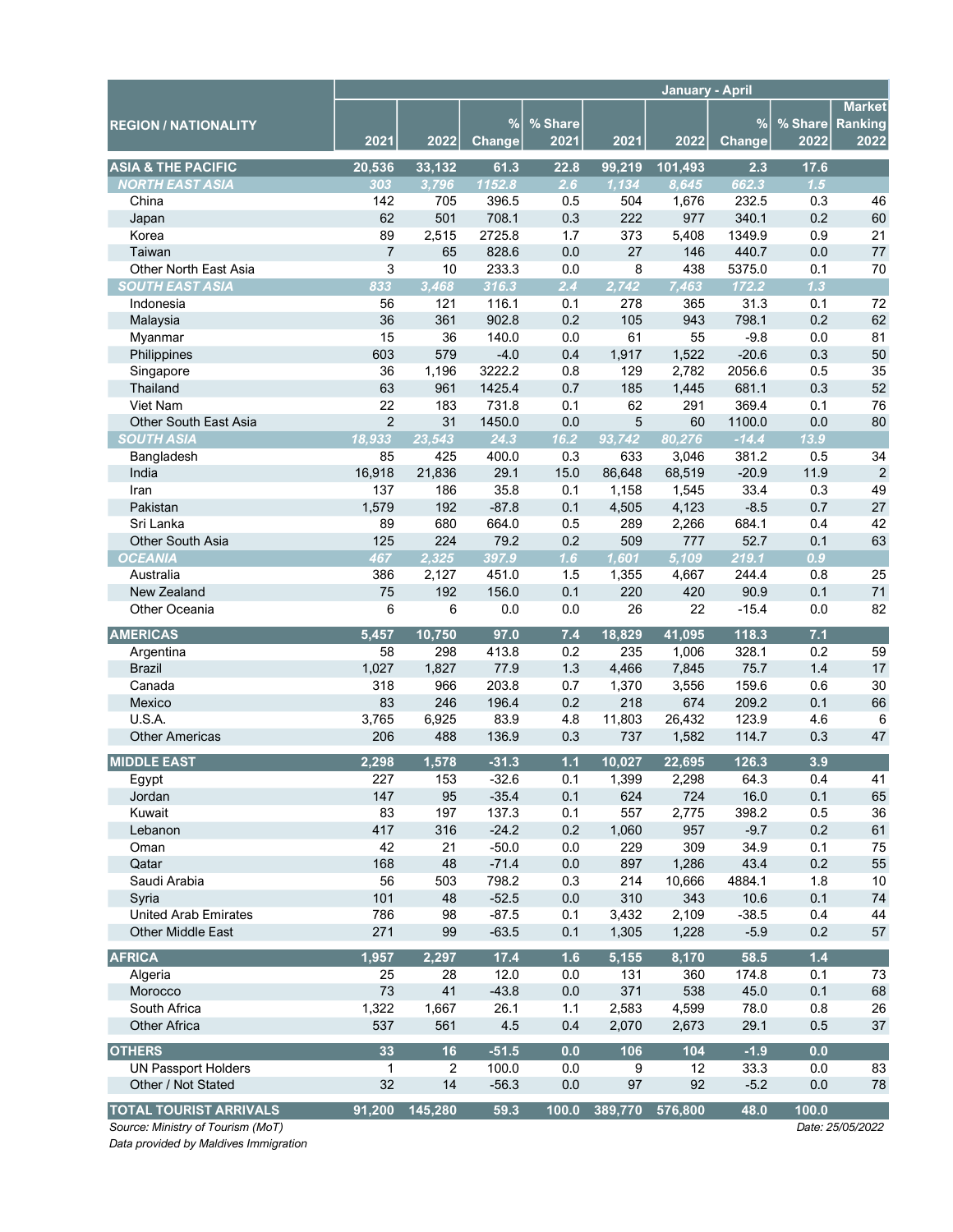# Table 2: Arrivals by Country of Residence (at end April 2022)

| #             | <b>Country of Residence</b> | No. of<br><b>Arrivals</b> | % of Residing<br><b>Country's</b><br><b>Nationality</b> | As a % of total<br><b>Nationality visiting</b><br><b>Maldives from the</b><br><b>Country of</b><br><b>Residence</b> |
|---------------|-----------------------------|---------------------------|---------------------------------------------------------|---------------------------------------------------------------------------------------------------------------------|
| 1             | United Kingdom              | 74,881                    | 91.5                                                    | 90.5                                                                                                                |
| $\mathcal{P}$ | India                       | 64,168                    | 97.6                                                    | 92.6                                                                                                                |
| 3             | Russia                      | 52,879                    | 98.7                                                    | 92.6                                                                                                                |
| 4             | Germany                     | 47,381                    | 93.1                                                    | 88.1                                                                                                                |
| 5             | Italy                       | 38,393                    | 97.4                                                    | 90.3                                                                                                                |
| 6             | <b>United States</b>        | 24,667                    | 90.7                                                    | 85.3                                                                                                                |
| 7             | Switzerland                 | 18,709                    | 76.0                                                    | 90.5                                                                                                                |
| 8             | France                      | 22,851                    | 93.3                                                    | 84.0                                                                                                                |
| 9             | <b>United Arab Emirates</b> | 15,355                    | 13.0                                                    | 95.7                                                                                                                |
| 10            | Saudi Arabia                | 11,724                    | 82.7                                                    | 93.2                                                                                                                |
|               | Source: Ministry of Tourism |                           |                                                         | Date: 8/5/2022                                                                                                      |

Note: Based on data from IMUGA portal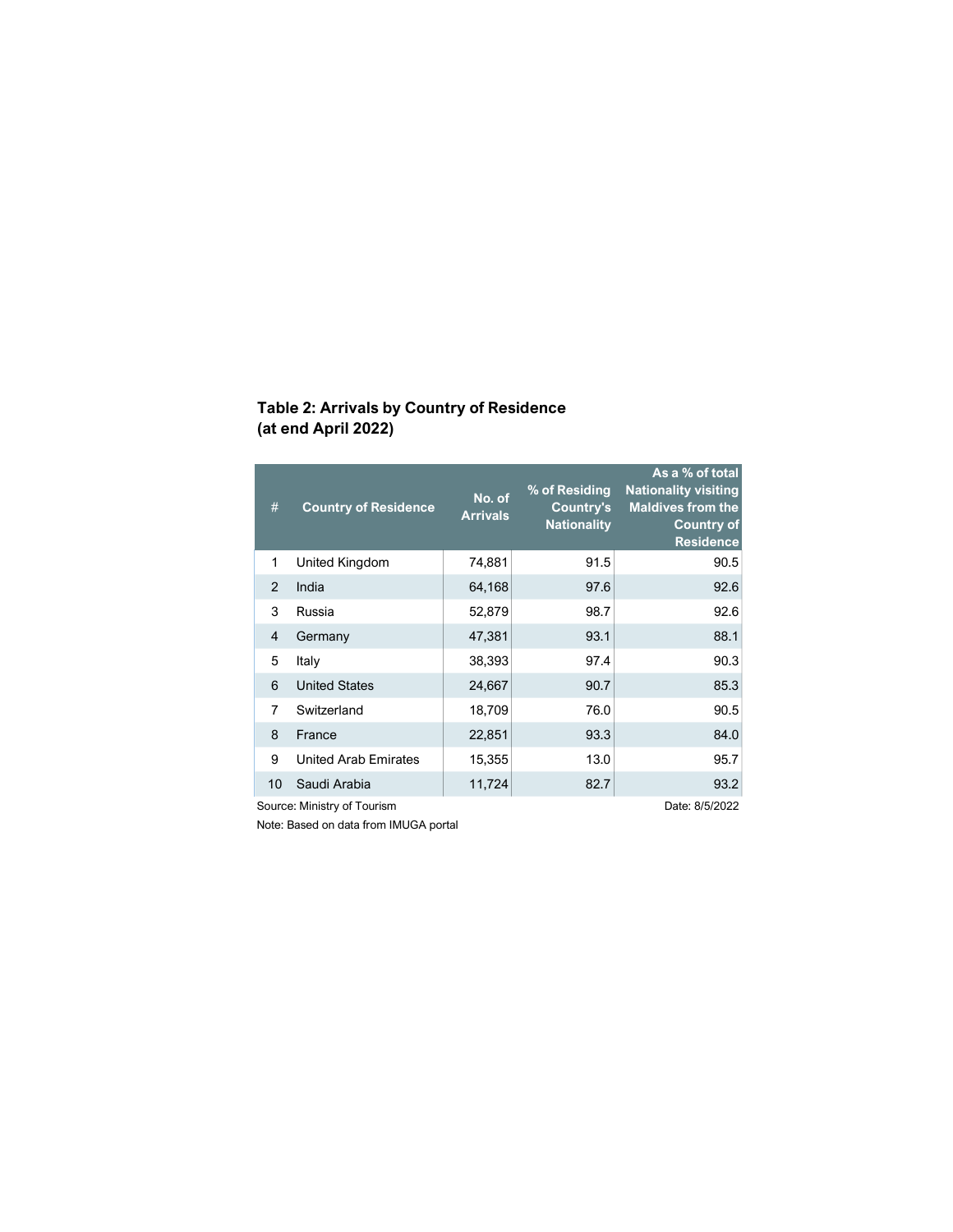## Table 3: KEY INDICATORS, 2021-2022 (at end Apr 2022)

|              |                                                | Jan          | Feb            | Mar            | Apr         | Jan - Apr        |
|--------------|------------------------------------------------|--------------|----------------|----------------|-------------|------------------|
|              | <b>TOURIST ARRIVALS (by Air)</b>               |              |                |                |             | <b>Total</b>     |
| 2021         | <b>Total</b>                                   | 92,103       | 96,882         | 109,585        | 91,200      | 389,770          |
|              | Male                                           | 44,259       | 46,314         | 52,996         | 46,489      | 190,058          |
|              | Female                                         | 47,844       | 50,568         | 56,589         | 44,711      | 199,712          |
| 2022         | <b>Total</b>                                   | 131,764      | 149,008        | 150,748        | 145,280     | 576,800          |
|              | Male                                           | 63,079       | 70,517         | 71,864         | 69,927      | 275,387          |
|              | Female                                         | 68,685       | 78,491         | 78,883         | 75,353      | 301,412          |
|              | % Change (2022/2021)                           | 43.1         | 53.8           | 37.6           | 59.3        | 48.0             |
|              | <b>TOURIST ARRIVALS (by Sea)</b>               |              |                |                |             | <b>Total</b>     |
| 2021         | <b>Total</b>                                   | 8            | 4              | $\bf{0}$       | 0           | 12               |
|              | Male                                           | 5            | 2              | 0              | $\mathbf 0$ | $\overline{7}$   |
|              | Female                                         | 3            | 2              | 0              | 0           | 5                |
| 2022         | <b>Total</b>                                   | $\bf{0}$     | 42             | 1              | $\bf{0}$    | 43               |
|              | Male                                           | 0            | 42             | 0              | 0           | 42               |
|              | Female                                         | 0            | 0              | 1              | 0           | $\overline{1}$   |
|              | % Change (2022/2021)                           | $-100.0$     | 950.0          | <b>NA</b>      | 0.0         | 258.3            |
|              | <b>Arrivals at International Airports 2021</b> |              |                |                |             | <b>Total</b>     |
|              | Velaana (MLE)                                  | 131,436      | 148,551        | 150318         | 144,919     | 575,224          |
| Gan (GAN)    |                                                | 118          | 121            | 242            | 152         | 633              |
|              | Hanimaadhoo (HAQ)                              | $\mathbf{0}$ | $\overline{0}$ | $\overline{0}$ | $\mathbf 0$ | 0                |
|              | Kudahuvadhoo (DDD)                             | 5            | $\mathbf 0$    | $\Omega$       | $\Omega$    | 5                |
|              | Maafaru (NMF)                                  | 205          | 336            | 188            | 208         | 937              |
|              | Maamigili (VAM)                                | 0            | 0              | 0              | 1           | 1                |
| <b>Total</b> |                                                | 131,764      | 149,008        | 150,748        | 145,280     | 576,800          |
|              | <b>TOTAL BEDS IN OPERATION</b>                 |              |                |                |             | Average          |
| 2021         |                                                | 43,984       | 45,303         | 46,179         | 48,265      | 45,933           |
| 2022         |                                                | 54,114       | 54,172         | 54,661         | 54,846      | 54,448           |
|              | % Change (2022/2021)                           | 23.0         | 19.6           | 18.4           | 13.6        | 18.5             |
|              | <b>BED NIGHTS</b>                              |              |                |                |             | <b>Total</b>     |
| 2021         |                                                | 835,150      | 762,506        | 870,255        | 745,954     | 3,213,866        |
| 2022         |                                                | 1,175,792    | 1,102,050      | 1,139,179      | 971,523     | 4,388,544        |
|              | % Change (2022/2021)                           | 40.8         | 44.5           | 30.9           | 30.2        | 36.6             |
|              | <b>OCCUPANCY RATE (%)</b>                      |              |                |                |             | Average          |
| 2021         |                                                | 61.3         | 60.1           | 60.8           | 51.5        | 58.4             |
| 2022         |                                                | 70.1         | 72.7           | 67.2           | 59.0        | 67.3             |
|              | % Change (2022/2021)                           | 14.4         | 20.9           | 10.6           | 14.6        | 15.1             |
|              | <b>AVAERAGE DURATION OF STAY (Days)</b>        |              |                |                |             | Average          |
| 2021         |                                                | 9.2          | 8.8            | 8.7            | 9.3         | 9.0              |
| 2022         |                                                | 9.0          | 8.6            | 8.0            | 8.1         | 8.4              |
|              | Change (2022/2021)                             | $-0.2$       | $-0.2$         | $-0.7$         | $-1.2$      | $-0.6$           |
|              | Source: Ministry of Tourism                    |              |                |                |             | Date: 24/05/2022 |